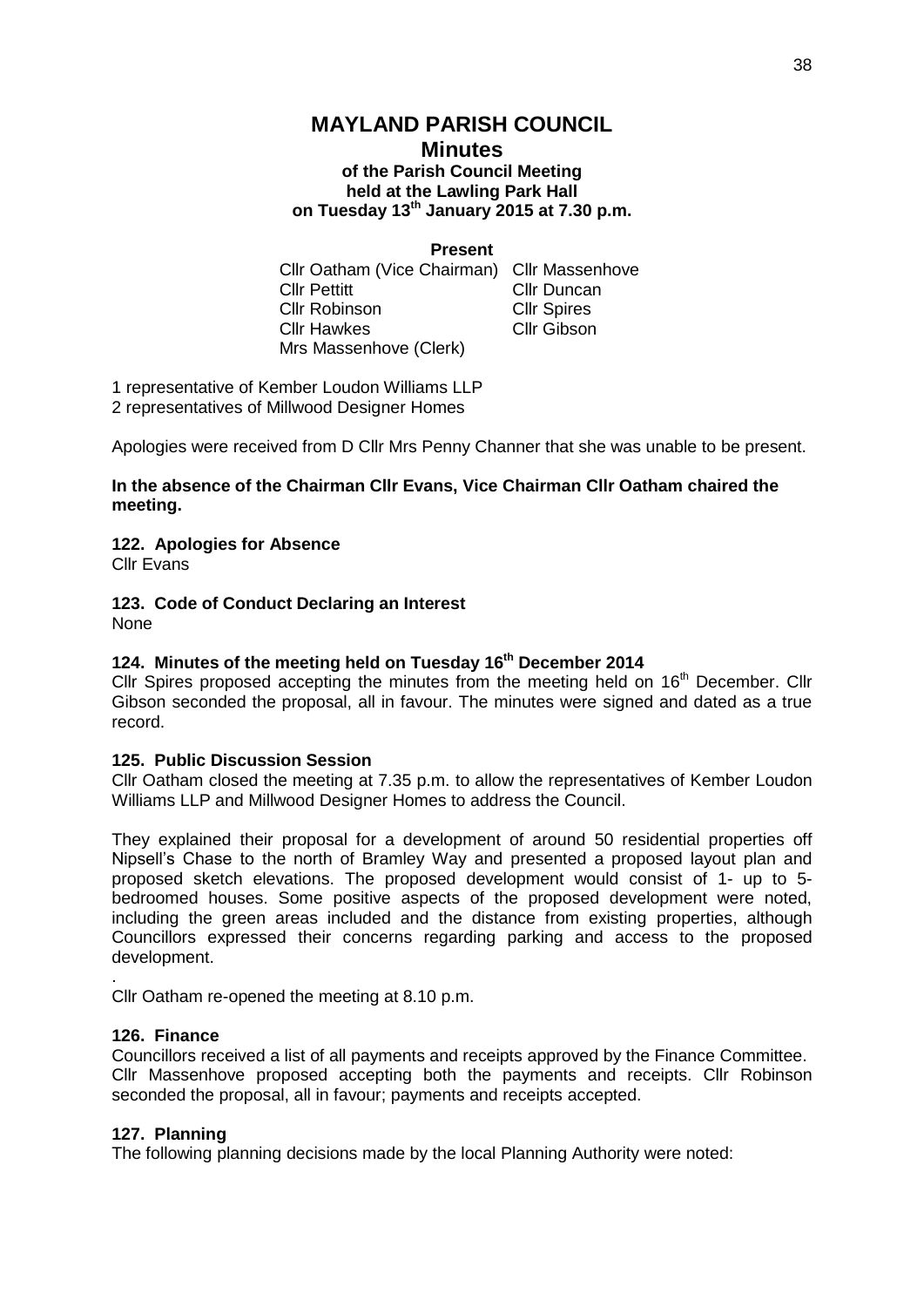FUL/MAL/14/00965

Change of use of motel units into 3 one bedroom flats Motel Units 36 Imperial Avenue Mayland Essex **REFUSE** 

#### OUT/MAL/14/01001

Outline application for eight houses with the matters of access and layout for determination Land West Of Firth View Steeple Road Mayland Essex REFUSE

#### **128. Clerk's Report**

Each Councillor has received an update on matters from the previous meetings.

**129. Lawling Park Committee** Including Bakersfield, Lawling Playing Field & Dog Walk Area

Proposed hall extension – The current status was discussed and the content of a letter to the architect was agreed. Clerk to action.

Baby changing table – Cllr Oatham proposed purchasing a baby changing table, for a maximum cost of £216 (exc. vat), subject to correct installation being possible. Cllr Pettitt seconded the proposal. All in favour. Clerk to investigate installation method and add item to the Lawling Park Committee agenda.

Tree planting – Cllr Pettitt proposed accepting a quotation, to a maximum of £2000, for rabbit wire to protect the trees once planted. Cllr Gibson seconded the proposal. 6 in favour, 2 abstained. Clerk to action once the total length required has been confirmed.

Manhole Cover – A quotation for this has yet to be received. Deferred for discussion at the Lawling Park Committee meeting.

#### **130. Neighbourhood Plan Committee**

Each Councillor has received a copy of the minutes from the January NP meeting. Cllr Spires spoke of the disappointing response to the business surveys and the Committee's aim to improve on this.

#### **131. Highways**

Various Highways issues were reported: -

Pavement in a poor state near to 3 Nipsell's Chase - Clerk to report to MDC.

Greenery growing across pavement at Imperial Avenue/ Promenade - Clerk to write to residents asking them to keep the footpath clear.

Long-term poor condition of the 'gateway' - Clerk to ask Highways either to carry out a proper repair or to remove the gateway entirely.

Block of concrete coming away from the road surface opposite 15 Wembley Avenue – Clerk to report to Highways.

Pavement overgrown near Bakersfield – Cllr Pettitt to identify area and inform Clerk. Clerk to write to residents asking them to keep the footpath clear.

**132. Parks & Open Spaces** Including George Everitt Memorial Park, Cardnell Brothers Memorial Field & Mayland Nature Reserve.